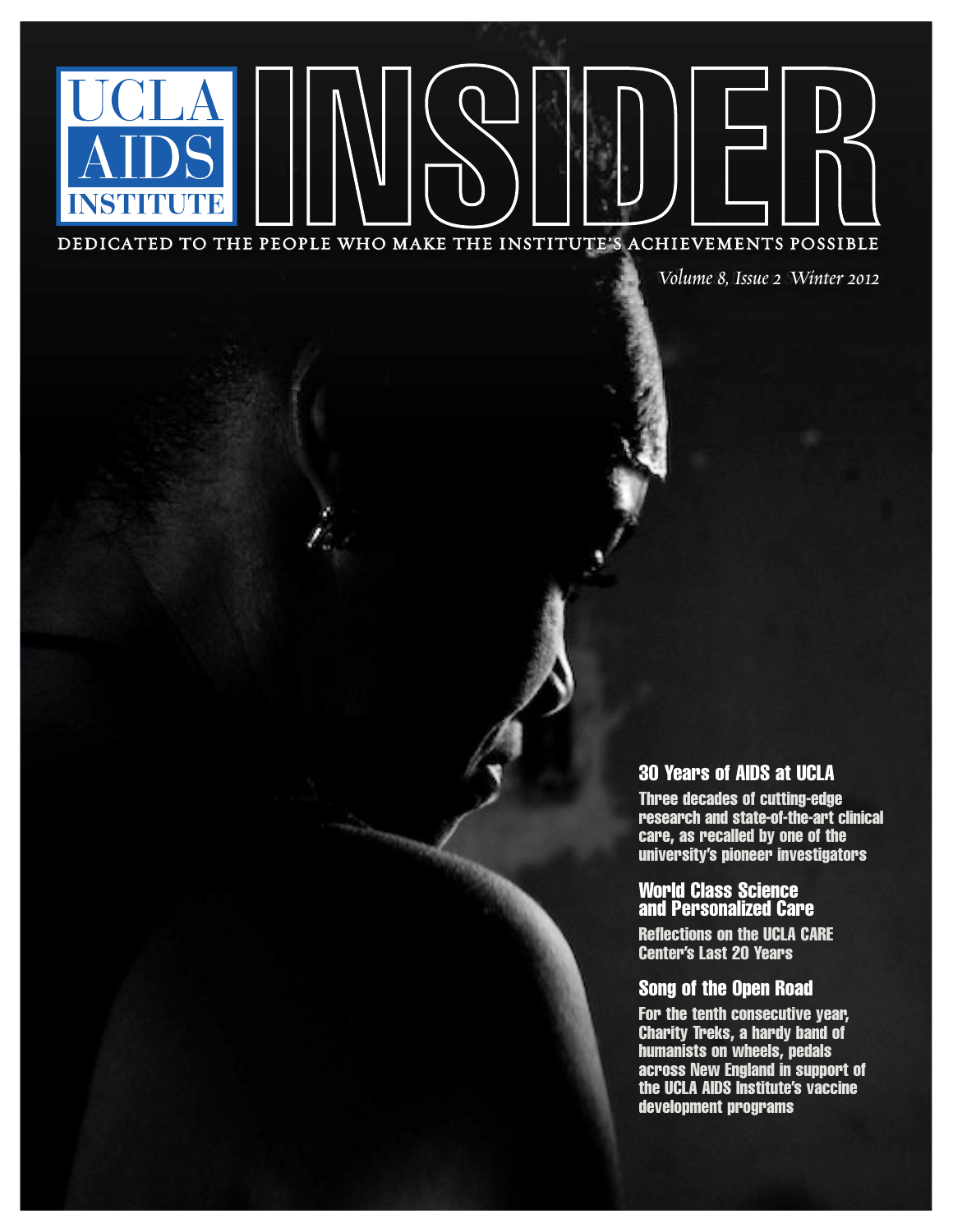#### UCLA in Los Angeles

# World Class Science and Personalized Care: Reflections on the UCLA CARE Center's Last 20 Years

By Kathryn Rogers

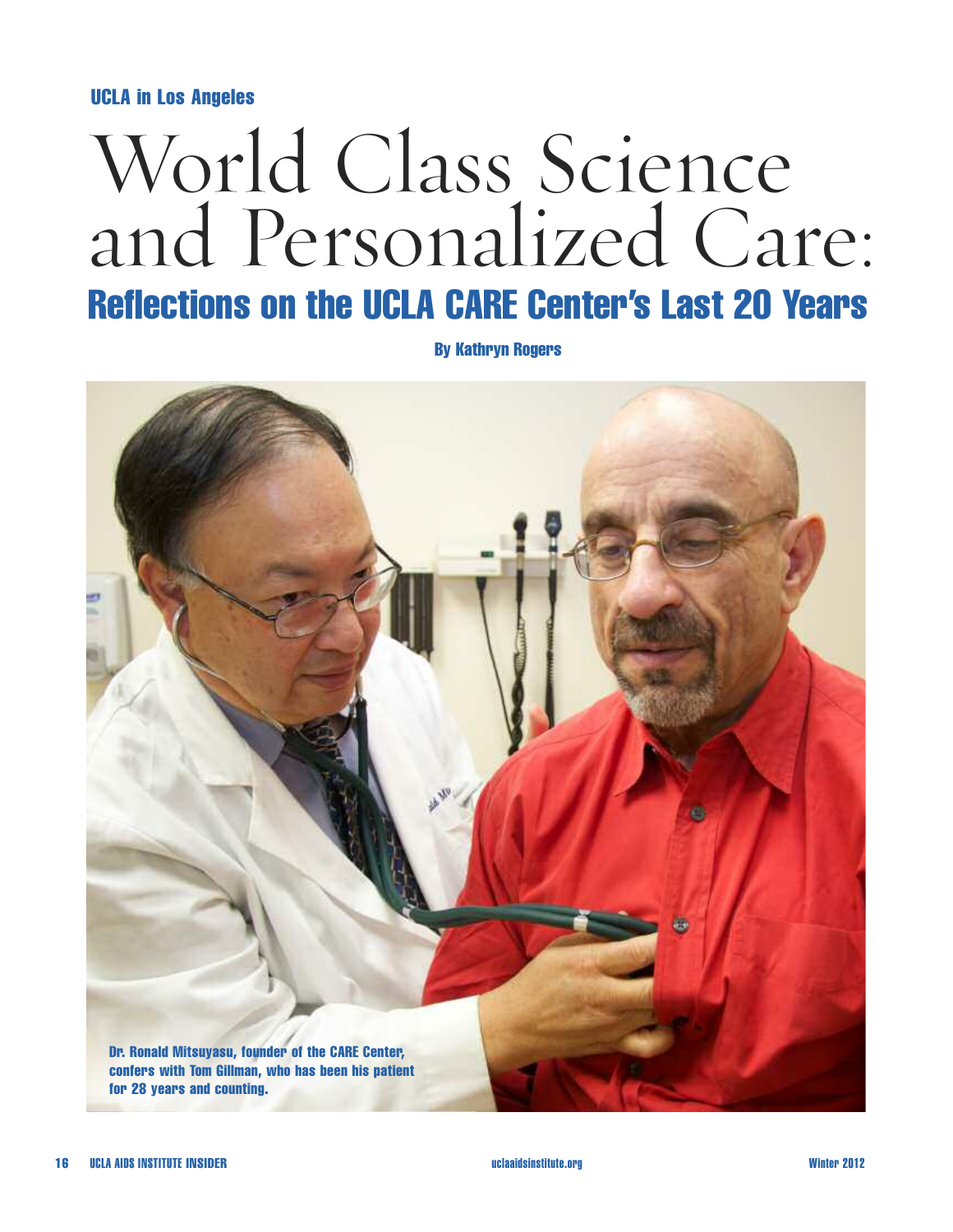When Tom Gillman was first referred to<br>UCLA for treatment of what would come<br>to be recognized as AIDS-related Kaposi's<br>sarcoma, he was seen by a lone oncology researcher and UCLA for treatment of what would come to be recognized as AIDS-related Kaposi's his nurse. Now, 28 years and several office relocations later, Tom is still receiving his HIV primary care from the same UCLA doctor. But more importantly, he is still alive to tell the story, determined that "something else will kill him besides HIV."

Ronald Mitsuyasu, MD, founded UCLA's clinical program in HIV in 1981 out of necessity. When AIDS was first described at UCLA, Dr. Mitsuyasu, who was working as an oncologist alongside Dr. Jerome Groopman, started seeing patients with Kaposi's sarcoma (KS). Dr. Mitsuyasu quickly recognized that these new AIDS patients required specialized care, so with limited supervision and minimal support, he began to see and treat them. He started a research program on HIV/AIDS with Drs. Michael Gottlieb and Yvonne Bryson at UCLA in the hope of finding ways to help these patients. He received funding from a series of independent grants, and hired Susie McCarthy as a research nurse in 1983. Together, they set out to face the challenges of HIV head on, dedicated to working purely because patients needed care, in spite of the fears among many health providers and the general public surrounding HIV/AIDS.

At the time, so little was known about HIV/AIDS that even with the most cutting edge research, the process of understanding the disease was slow, and patients were dying. And, in addition, there were social stigmas. Although McCarthy was never personally afraid of working with HIV-positive patients, her family was affected by her career choice. McCarthy's daughter came home from school in tears one day: no one wanted to play with her because they thought she would get HIV since her mom was working with HIV patients. The lack of knowledge and education about HIV and how it could be tranmitted made for an especially arduous task of educating patients, their family members, other providers and the community-at-large. McCarthy recounts the secrecy surrounding HIV at the time:

"One day a patient brought his mother to the clinic with him. He wanted us to explain to the mother about HIV. It was really very emotional. The mother had no idea that her son was gay, and that he had HIV. She was very appreciative that we talked to her. But this lack of knowledge was really something to see—the interactions with the son and the mother, and us talking to her."

In spite of all the difficulties, Dr. Mitsuyasu and McCarthy were making a difference. Gillman remembers his first visit to Dr. Mitsuyasu's office as being one of entering "the most welcoming, wonderful environment." More importantly, the experimental

treatment for his KS lesions worked. Gillman describes the experience as a kind of medical miracle:

"We were setting the standard of care then, because no one knew what it was. I asked Dr. Mitsuyasu, 'What's your experience with KS?' He didn't have any. I had a number of lesions. The first regimen was six weeks, during which I gave myself a shot twice a day of massive amounts of interferon. Six weeks later, I went in to have an anoscopy, and the lesions were gone. This was astounding, and had not been observed in anyone else up to that point, as I understand it. I did another six to eight weeks of treatment, and at the end all my lesions were completely gone. More importantly, they're still gone."

Over the next few decades, UCLA's HIV research program expanded to address the continually changing needs of patients. Dr. Mitsuyasu's clinic moved from the oncology department offices to the basement of UCLA's old hospital, where he started his own HIV-dedicated patient care and research program. And even though Gillman describes that windowless space as a "dungeon," it was a relief to many patients to receive care in a private place where they wouldn't be seen (and potentially stigmatized) by other patients.

In 1990, the UCLA Clinical AIDS Research and Education (CARE) Center got its official name with the development of UCLA's unique HIV program.<br>The next move was to a more spacious office with a lobby n 1990, the UCLA Clinical AIDS Research and Education (CARE) Center got its official name with the development of UCLA's unique HIV program. and multiple exam rooms to accommodate more patients. Gillman recounts being greeted here with a joke to help lighten the difficulty of the transition. The greeter was Mike Marcial, the CARE Center's manager, who has worked at the center for 14 years—or, as Gillman describes it, "forever."

Twenty years later, the UCLA CARE Center has come a long way. What started as a two-person operation in a side wing of the oncology department, under the direction of Dr. Mitsuyasu, has grown into a thriving offcampus clinic that sees more than 900 patients annually and is home to specialists in HIV treatment, prevention, HIV-related co-morbidities, and long-term complications of both the infection itself and the treatments for it. The CARE Center has been housed at its current off-campus location, on Pico Boulevard at Roxbury Avenue, since August 2005. This dedicated HIV clinic includes a spacious waiting room, six examination rooms and a procedure room, all devoted to serving the HIV-infected patients seen by nine experts in infectious disease, including Dr. Mitsuyasu, and supported by more than 25 research and clinic staff. In its remarkable transition from a "dungeon" and shared offices to a dedicated clinic, a community outreach team and global partnerships, the UCLA CARE Center has maintained its core values of patient-centered care and world-class research.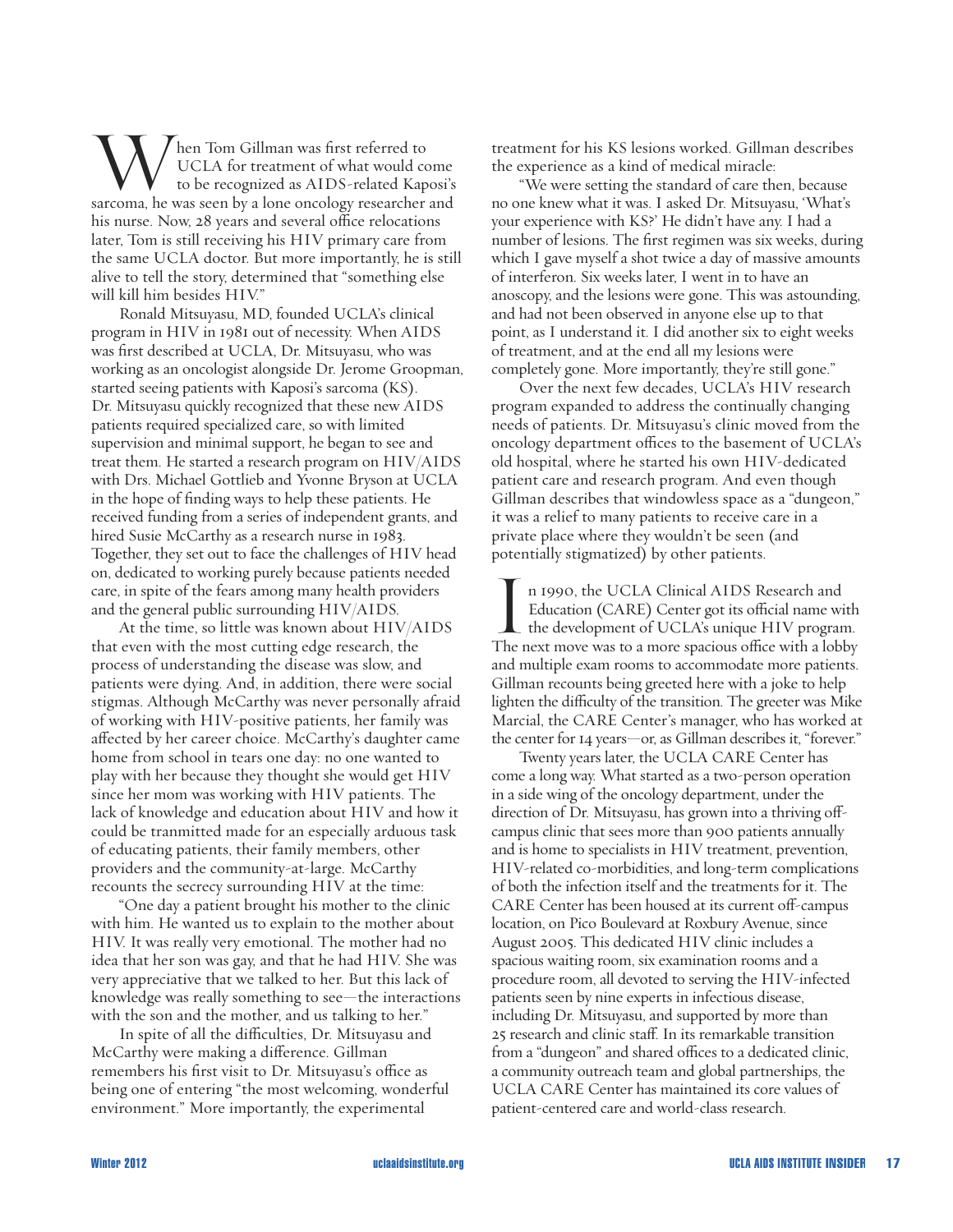

#### "The CARE Center is my safe haven."

Gretchen Crews, CARE Center patient and scuba-diving enthusiast

Tetchen Crews was not doing well five years<br>ago. She had lost so much weight that friends<br>and commented on how sick she looked. When personal ago. She had lost so much weight that friends expressed concern about her skeletal figure stress compounded her poor physical health, she decided to check in to the emergency room. On the way there, she decided to call her HIV doctor of nine years, Dr. Margrit Carlson, who is the CARE Center's Clinical Director. Dr. Carlson suggested that Gretchen come to the clinic first, to see if she could do anything to help. Recounts Crews:

"I went to the CARE Center, and Dr. Carlson put me in one of the rooms. She got blankets and tucked me into the bed, wrapped the blankets around me, and held me for a minute. 'You know what sweetie,' she said, 'we're going to take care of you.' That kind of care, to me, is worth a million dollars. That moment when she wasn't a doctor but a friend, telling me it is going to be okay and giving me a hug and a little TLC. That was really what I needed that day. You don't learn that in medical school. That's the kind of doctor Dr. Carlson is, and that's why it doesn't matter what I have to do to see her. I feel so safe with her."

Personalized care is what the doctors and staff at the CARE Center do best. And while the faculty members are world-renowned as experts in HIV medicine and conduct the most cutting-edge research in the field of HIV and its co-morbidities, their strength lies in their attention to details and to individual patient needs. Long-term patients like Crews, who has changed health insurance providers on multiple occasions to be able to stay under Dr. Carlson's care, attest to how much the doctors at CARE do just that—care.



"At the CARE Center you receive the most incredible care in terms of quality, but also in terms of somebody who genuinely cares for you."

Octavio Vallejo, gene-therapy study participant and community educator

When Octavio Vallejo first came to see<br>Dr. Judith Currier, who has served as the<br>1998, he was in very poor health. Vallejo had developed Dr. Judith Currier, who has served as the CARE Center's Associate Director since resistance to the vast majority of HIV medications available at the time, and he was highly dissatisfied with the care he had been receiving elsewhere. Before Dr. Currier prescribed a new drug regimen for Vallejo, she ran a battery of tests to determine his resistance to various medications, eventually deciding on a drug combination that kept his HIV viral load low for the next ten years. As he puts it, "She brought me back to life." But what stands out to Vallejo, even more than the expert clinical care that Dr. Currier provided, was her non-judgmental approach to that care. As Vallejo observes:

"Her support has never wavered, even when I did things that I was not supposed to be doing. For instance, I got liposuction in Mexico, because I had developed a big breast from my old medications and it was very uncomfortable. I disappeared... and I came back two or three days after, and all Dr. Currier asked was,'What did you do?' She was really supportive, and all she said was, 'We are going to have to keep an eye on you.' In Mexico they give you the procedure, but they don't take care of you afterwards. The CARE Center is completely different. Even when you do something ill-advised, you still get a big welcome."

Vallejo's continued good health gives him confidence to try novel approaches to treating his HIV infection, in an effort to give back to the greater community. He considers himself part of the team at the CARE Center, and feels strongly that his participation in clinical trials is a way to pay it forward. He is, for example, one of only a handful of patients at UCLA who is enrolled in a novel study examining how gene therapy may potentially help control HIV infection. And although he feels a little nervous about this new experimental treatment, he takes comfort in knowing that he is in good hands. And he is proud to be involved in the quest for better treatment options.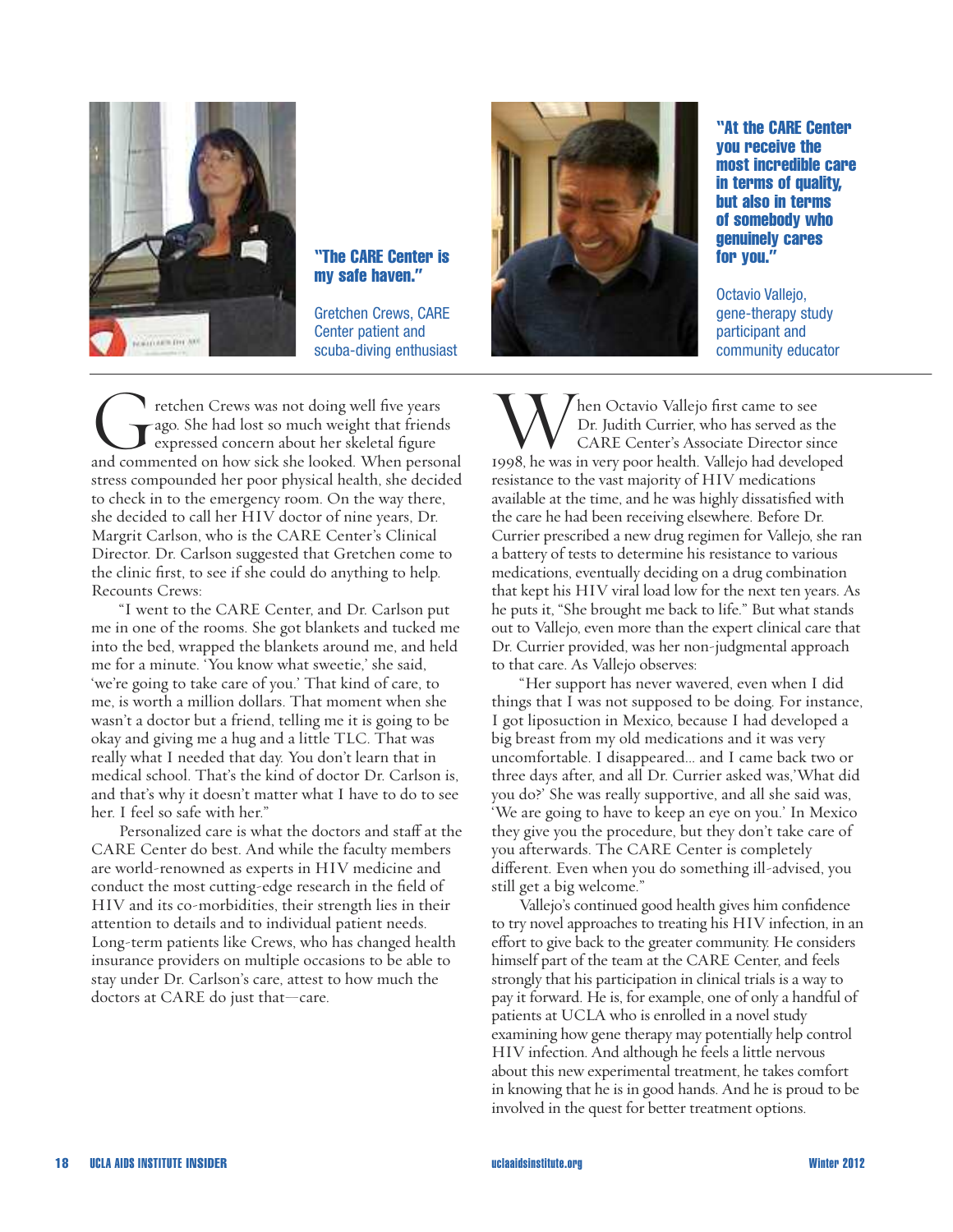

#### "Come for the cutting-edge science. Stay for the outstanding care."

Dr. Raphael Landovitz, Assistant Professor of Medicine and spin instructor

**Dr. Raphael Landovitz came to UCLA from Boston in 2006, to work with Dr. Currier help bridge the gap between HIV therapy prevention strategies. HIV prevention increasingly** Boston in 2006, to work with Dr. Currier to help bridge the gap between HIV therapy and involves drug treatment, not just behavior modification, and Dr. Landovitz, as an expert in HIV prevention with a deep understanding of disease complications and complexities, is a strong addition to the CARE Center team. As he explains, people come to the CARE Center for opportunities to participate in the most cutting-edge clinical trials, including exciting new research on gene therapy as a potential treatment strategy and examinations of new possibilities for HIV prevention, such as a once-a-day anti-retroviral medicine that may reduce the likelihood that an HIV-negative individual will become infected. But, as Dr. Landovitz notes, these patients stay at the CARE Center for the personalized care provided by doctors who are genuinely passionate about their work, and about giving their patients the best quality care.

This passion is evident throughout the organization. Faith Landsman, who has worked as a CARE Center Research Administrator for the past six years, facilitates the clinical research process by communicating with UCLA's ethics board to ensure that participants understand the research and are being kept safe. She takes a profoundly personal approach to her work: "I know some of the people who are being affected by the research. It is really important to me that the research is done ethically, that it is understandable to participants. These are human beings. Friends of mine are participating in some of our ongoing research right now. I always think, 'Would this person understand what I'm talking about here?'"

At the UCLA CARE Center, reaching out to the community is embedded in the culture. Many of the study patients, like Vallejo, see their participation in clinical trials as an opportunity to help other patients infected with HIV. And the CARE Center faculty and staff are dedicated to service in the community—and worldwide. Dr. Jordan Lake, who came to the CARE Center in July 2008, sees her work as a blessing: "I love my job, and I feel so lucky to get to work every day seeing my patients," she says. She conducts metabolic research studies, which are becoming increasingly important among patient populations who are living longer and suffering from both weight gain and the metabolic complications associated with long-term treatment with HIV medications. She also dedicates time each week to seeing her patients at the Valley Community Clinic, where she works to gain the trust of patients from largely marginalized communities. She sees her role as comprehensive: She is not just a doctor but also a resource for linkages to support. And she appreciates that quality care is more than just writing a prescription:

"I recognize that I need to help patients see that, first of all, I don't judge them. And second, I do understand the challenges they have. Most of them have not had positive encounters with the healthcare system before. When you can successfully develop a relationship, everything else falls into place. I love working with the patients who have so many challenges in their lives, to help them get through the other challenges first. I strive to address all aspects of care, not just taking their medications."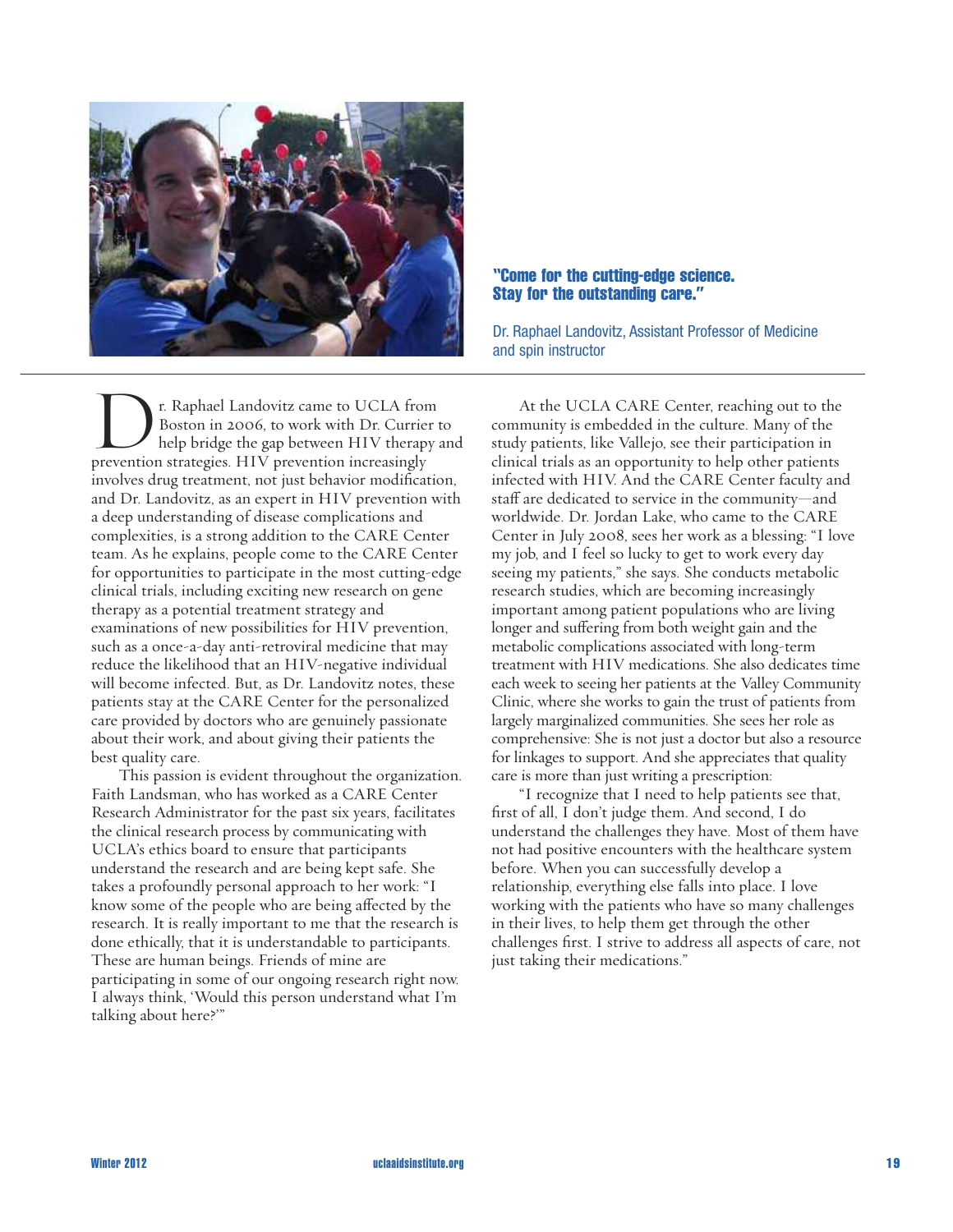

"The CARE Center is interested in, and committed to, building solid relationships and nurturing community partnerships that are mutually beneficial."

Kieta D. Mutepfa, MSW, Community Health Liaison and women's rights advocate

**K**ieta Mutepfa, who has served as the CARE<br>Center's Community Health Liaison for the pa<br>nine months, declares that "the CARE Center<br>a group of highly qualified, highly trained, yet profoundly Center's Community Health Liaison for the past nine months, declares that "the CARE Center is compassionate individuals who are committed to finding a cure to HIV/AIDS." While a cure for HIV is still a distant hope, near-normal lifespans with minimal complications are, increasingly, the reality for many HIV patients, thanks to advances in treatment made possible by the clinical trials that are at the forefront of the CARE Center's mission.

Compassion is an integral part of what makes the CARE Center unique, and as Mutepfa says, "All CARE Center staff are a part of that compassion, from the administrative staff and management to the coordinators and outreach team." Mutepfa is certainly an inspiring example. Her commitment to her work comes from personal experiences, such as visiting a renowned psychology professor on his hospital deathbed in the last days of his battle with AIDS, as well as befriending and living with HIV-infected individuals in Sunshine House, an apartment complex in Washington, D.C., for families of people infected with HIV.

Compassion at the CARE Center comes in many forms. Maricela Gonzalez, who is the CARE Center's AIDS Malignancy Consortium study coordinator, has learned that listening is one of the best services she can provide her study participants. Her advice is to "really listen to what the patients need and just hear them out." By putting herself in her patients' shoes, she is able to better understand their needs and support them as they deal with HIV. In the end, it's all worth it for her, she says with a smile: "To me, it's the five minutes with the patient of 'Hey, how are you?' when you see them in the hallway and they hug you. That's the best feeling in the world."

Another exemplar of the CARE Center spirit is Marcial, who has been working in "medical customer service," as he describes it, for the past 25 years. He takes pride is his work, and genuinely loves interacting with patients. He strives to make visits to the CARE Center

seamless, and aims to ensure that patients never have to wait when they arrive for their appointments. But most importantly, he welcomes people to the CARE clinic with a genuine smile and friendly hello, and takes time to listen to people's needs and solve problems by finding the right answers. He believes in treating people with respect and takes pleasure in holding patients' hands or giving them a hug. Patients at the CARE Center take comfort in his friendly face and quality service, and they often call Marcial to just ask him how he is doing. Treating people with dignity and respect is a mantra heard at all levels of the organization.

The reach of the CARE Center stretches not just<br>throughout Los Angeles but around the globe,<br>to communities that are impacted by HIV and<br>AIDS. When she's not advocating for better health and throughout Los Angeles but around the globe, to communities that are impacted by HIV and social services for her patients at the To Help Everyone (THE) Clinic in Los Angeles, Dr. Risa Hoffman spends much of her time working with Thomas Coates, PhD, Director of UCLA's Program in Global Health, in Malawi—to help expand the ability of the country's services to take care of people living with HIV. Her research there is focused not only on getting medications to people who need them, but also on women's desire to have children, and assisting them in safe family-planning. As the HIV program in Malawi grows, more faculty at the CARE Center are taking time to visit the clinic site there, which adds to the depth of the CARE Center's understanding of the HIV epidemic on a global scale.

Los Angeles is a community burdened with unique challenges in the field of HIV. Mutepfa and Alejandro Ponce, who serve as the CARE Center's community health representatives, work together as the CARE Center's outreach team to address some of these issues on a personcentered level. They strive to educate at-risk populations, especially young men of color who have sex with men—a group that has the highest incidence of HIV infection in the county—on ways to protect themselves from infection and to find treatment and care. Mutepfa and Ponce are also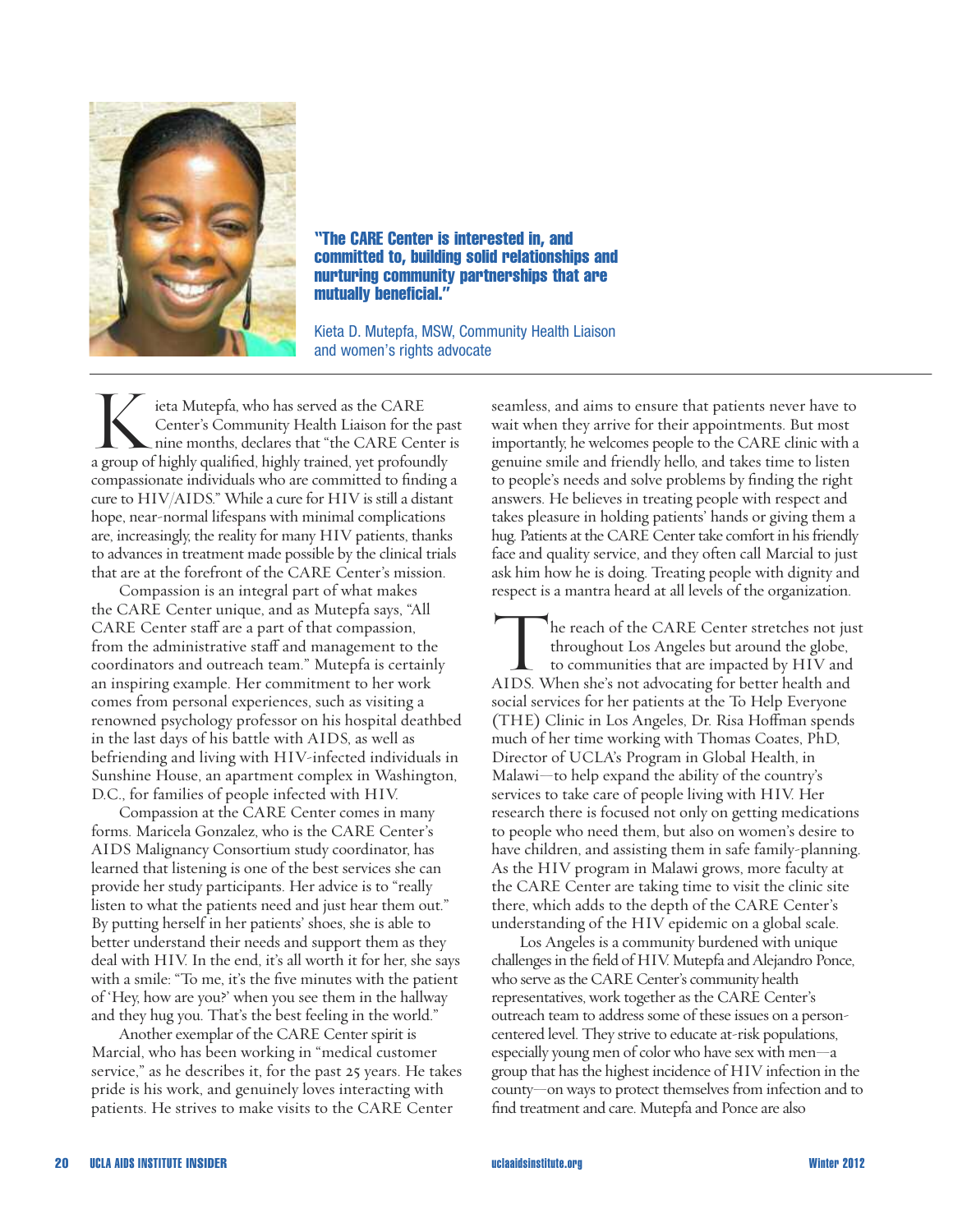

"We have the opportunity to interact with diverse communities to provide comprehensive and compassionate care, both in Los Angeles and around the world."

Dr. Risa Hoffman, women's health specialist and world traveler

developing ways to enhance the transparency of the CARE Center's operations and programs by inviting community members to attend educational lectures, volunteer at the CARE Center, and participate in monthly Community Advisory Board (CAB) meetings. These CAB meetings are an opportunity for patients and interested community members to engage in conversation with providers to express their unique concerns and to learn about the latest trends in research. Mutepfa often gives clinic tours to community members, so that she can introduce them to her colleagues and show them firsthand that "there are human beings with good intentions behind all of these clinical trials."

Mutepfa hopes that the CARE Center will continue to play a key role over the coming years in educating people about the HIV epidemic. She believes that as more community members come to understand the HIV virus and the side effects of treatment, they can find ways to deal with it. New work on HIV prevention, such as the soonto-open trial on pre-exposure prophylaxis, or PrEP, will be highly significant, as will the AIDS Malignancy Consortium's cancer trials, in helping to provide solid information on new treatments. "This information can be used to educate communities, especially young African-American and Latino men who have sex with men—and who may not be aware of these methodologies—about the options now open to them," Mutepfa says. Dr. Landovitz expresses similar hopes: "I think the CARE Center has its work cut out for it in taking a leadership role in leading the diverse communities at risk for HIV forward, and in studying and implementing new HIV prevention technologies." Even with the challenges, he is confident that the CARE Center can rise to the occasion and continue to forge new territory in order to develop better options for people in HIV treatment and prevention.

For more information about the UCLA CARE Center, please visit them online at www.uclacarecenter.org and on Facebook at www.facebook.com/uclacare. For details about any of the CARE Center's currently enrolling trials, or if you are interested in participating in a research study, please call their research team at 310-557-9062 or email them at CAREoutreach@mednet.ucla.edu.

To make a donation in support of the UCLA CARE Center's mission, please contact Becky MacFarlane at 310-557-1898.